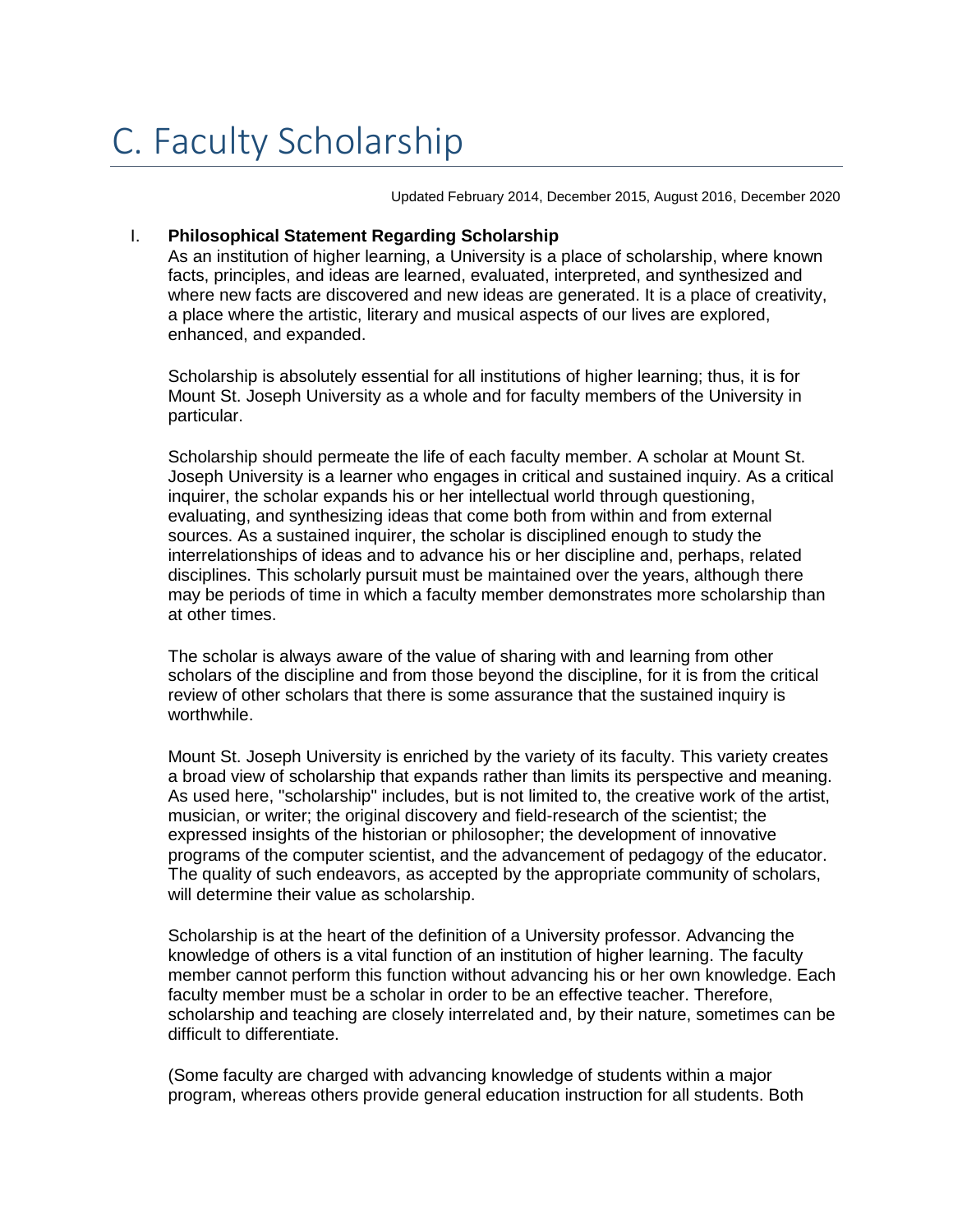functions are to be valued. The scholarship performed by faculty members may reflect this difference). Each faculty member is expected to engage in teaching, scholarship, and citizenship. At Mount St. Joseph University, a liberal arts University, the most essential function of the institution is teaching, and scholarship that relates to teaching is highly regarded. Although a teacher's presentations in the classroom setting are not viewed as scholarship, activities related to curriculum development and teaching preparation are scholarship if they meet the criteria set forth in this document. Scholarship enhances teaching, and teaching may lead to what would be acceptable as scholarship. A teacher-scholar at the Mount should model scholarship and assist students in engaging in scholarship to achieve educational goals.

Academic citizenship in itself is not scholarship. However, involvement in scholarship may enhance the ability of the faculty member to perform service for society as a whole and for the more specific constituents of the University and the local community. An activity that begins as academic citizenship or service may lead to what would be acceptable as scholarship.

It is the University's responsibility to recognize scholarship as an essential part of faculty responsibility and to provide an environment in which scholarship thrives. The relationship the faculty member enters into with the University and the process of evaluation of each faculty member need to reflect this philosophy of scholarship.

## II. **Definition of "scholarly and creative activity"**

The operational definition of "scholarly and creative activity" incorporates two categories that reflect the philosophy that a scholar continues to grow and continues to advance his or her own discipline and, perhaps, related disciplines. A faculty member is expected to demonstrate acceptable activities within both of these categories unless the criteria for ranks/contract-status indicate otherwise.

- A. The scholar continues to grow through formal programs of study, maintaining expertise in practice, participation in professional conferences, active membership in professional organizations, or some combination of these.
- B. The scholar contributes to his or her discipline or field of endeavor by doing one or more of the following:
	- 1. expands upon what is known in that discipline or field of endeavor,
	- 2. breaks new ground creatively,
	- 3. integrates, interprets, or applies what is known in that discipline or field of endeavor.

Only what is documented as "scholarly and creative activity" can be viewed as demonstrating scholarship; it must be evaluated favorably by an appropriate "community of scholars" of that discipline or field of endeavor (this traditionally has been called "peerreview"). In order to make this evaluation possible, any product of "scholarly and creative activity" must be readily available to the appropriate "community of scholars." In those cases in which there is no product, the activity must be documented as scholarship and accepted as scholarship by scholars in the discipline or field of endeavor.

## III. **"Scholarly and creative activity" for the purposes of promotion, rolling contract, or tenure**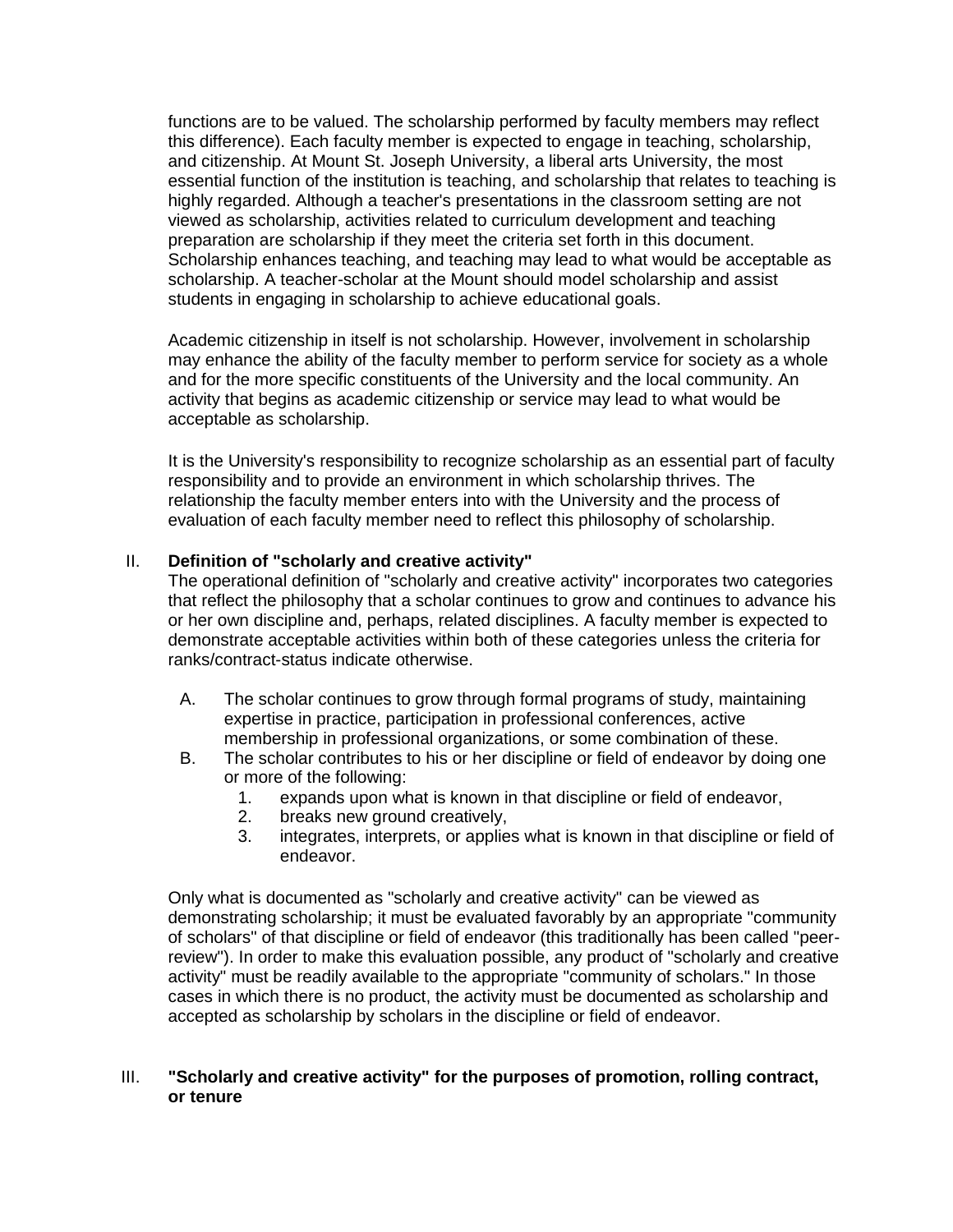Scholarly activities take place within the context of the community of scholars. Faculty celebrate one another's scholarly and creative activity, because the whole community is enriched by any one faculty member's success. All faculty members, especially department chairs and others in leadership positions, are encouraged to develop mechanisms for collaboration among faculty on scholarly and creative activity.

A faculty member receives affirmation that his or her scholarly and creative activity meets the criteria of this institution through feedback from and interaction with colleagues relative to the breadth and depth of scholarly and creative activity and through annual evaluations.

Although all faculty members are expected to demonstrate scholarly and creative activity, the depth will differ by rank and contract status of faculty. At the same rank and contract status, the same criteria apply to all disciplines or fields of endeavor.

The University encourages and values diversity of scholarly and creative activity: with students, with colleagues, or alone; on content or on pedagogy; in a discipline or in a field of endeavor. All faculty have the freedom to pursue scholarship in any of the aforementioned ways, none taking priority over another.

A faculty member's scholarship is cumulative and flexible over time and type of activity. One faculty member may concentrate within one or two types of activities, while another may demonstrate scholarship in many types of activities. Scholarship relates to the quality and impact of the work more than to the type or variety of activities performed.

What follows are concrete examples of how scholarly and creative activity are demonstrated at Mount St. Joseph University.

## **Category A**

For a description of how to demonstrate scholarship within Category A, refer to II A: Definition of "Scholarly and Creative Activity" of this document.

## **Category B**

Refer to Part II, Section B.

The following are some specific examples of how scholarly and creative activities can be demonstrated in Category B. Other activities may be acceptable if the faculty member can justify them as scholarship within the appropriate discipline or field of endeavor, keeping in mind that Category B scholarship must either expand upon what is known in that discipline or break new ground creatively, or integrate/interpret/apply what is known in the discipline; it must be peer-reviewed and widely disseminated. The activities are not listed according to any hierarchy of value of scholarship.

- Publications: articles, books and chapters in books, scripts, musical compositions
- Exhibition, publication, or performance of creative work (art, music, or other media)
- Presentations before professional/scholarly groups
- Translation of existing works
- Receipt of funded grants
- Development of novel computer programs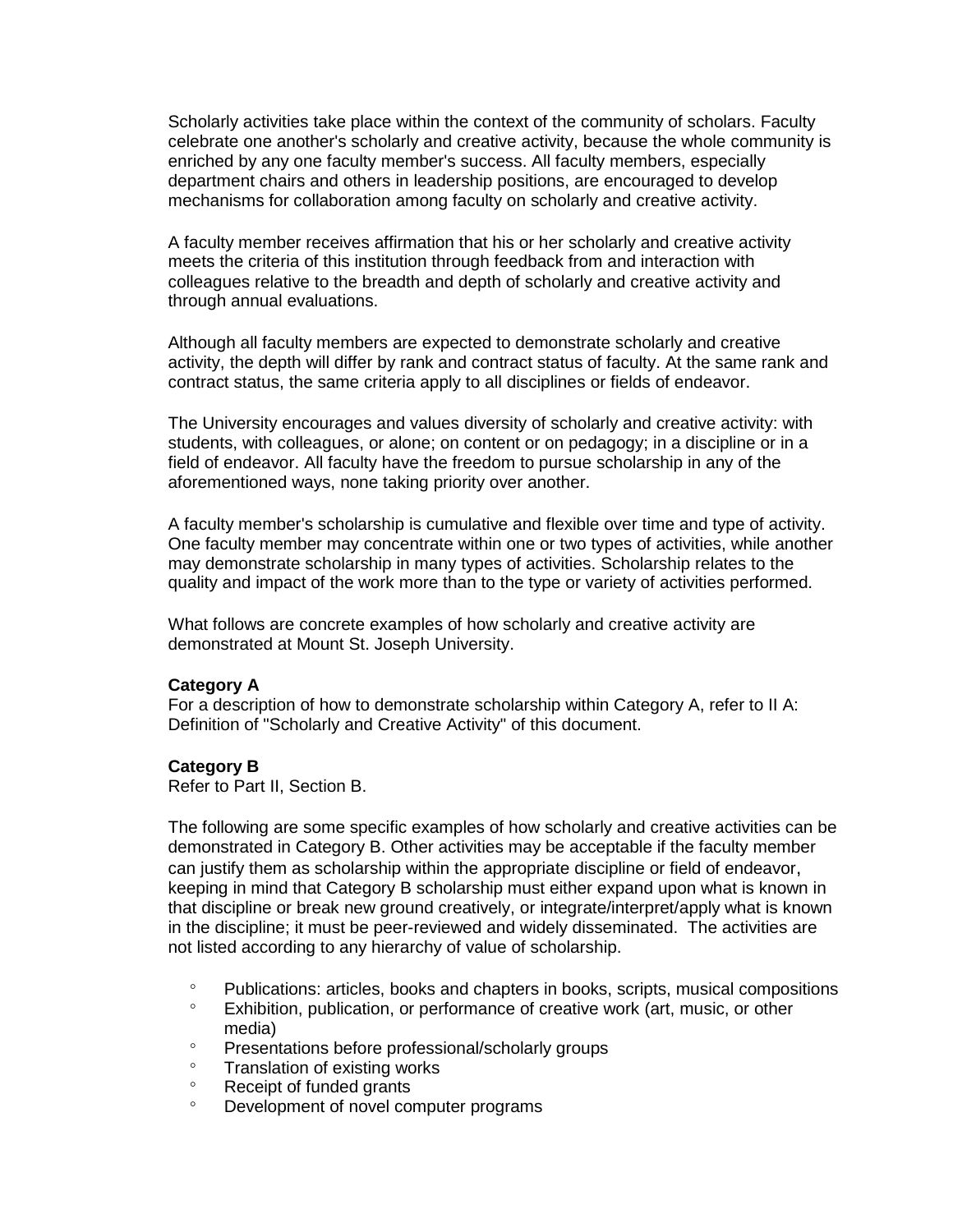# **Scholarship Criteria for Promotion in Tenure Track or Professional Track Rank**

## **Assistant Professor**

*Tenure Track:* The scholarship of a faculty member applying for the rank of Assistant Professor is proved or presumptive.

Scholarship that is presumptive may include but is not limited to the following:

- $\circ$  Indications from peers of the faculty member's scholarship potential;
- $\circ$  Applications for grants, favorably reviewed, although the grants were not received;
- $\circ$  Papers that were favorably reviewed for journals or conferences, but not accepted;
- o Dissertation or other work in progress;
- o Scholarship that was completed years ago.

Scholarship that is proven may include but is not limited to the following:

- $\circ$  Scholarship at the local level, for example, presentations to graduate students, local exhibits or lectures;
- o Sustained and continuing scholarship.

*Professional Track:* The scholarship of a faculty member applying for the rank of Assistant Professor is proved or presumptive. Please see grid below for examples.

Scholarship that is proven is contingent upon the division from which you are employed:

- a. Health Sciences
	- i. PT– Entry-level MPT/DPT or advanced Master's degree or DPT ; Nursing – MSN or equivalent; AT – Master's degree; PA – Master's degree
	- ii. Minimum of five years professional experience in the area of expertise
	- iii. Three years of teaching experience in an associate degree, baccalaureate or master's program
	- iv. Participation in professional organization
	- v. National certification in specialty preferred unless otherwise specified in a.vii.
	- vi. Recent scholarship shows participation in professional projects, research or grant writing.
	- vii. Licensed as an RN or PT in the state of Ohio (and Kentucky/Indiana if supervising clinical in those states). AT faculty must be state licensed and have NATABOC certification. PA faculty must be statelicensed and have and maintain current certification by the NCCPA.
- b. Business
	- i. Master's degree in discipline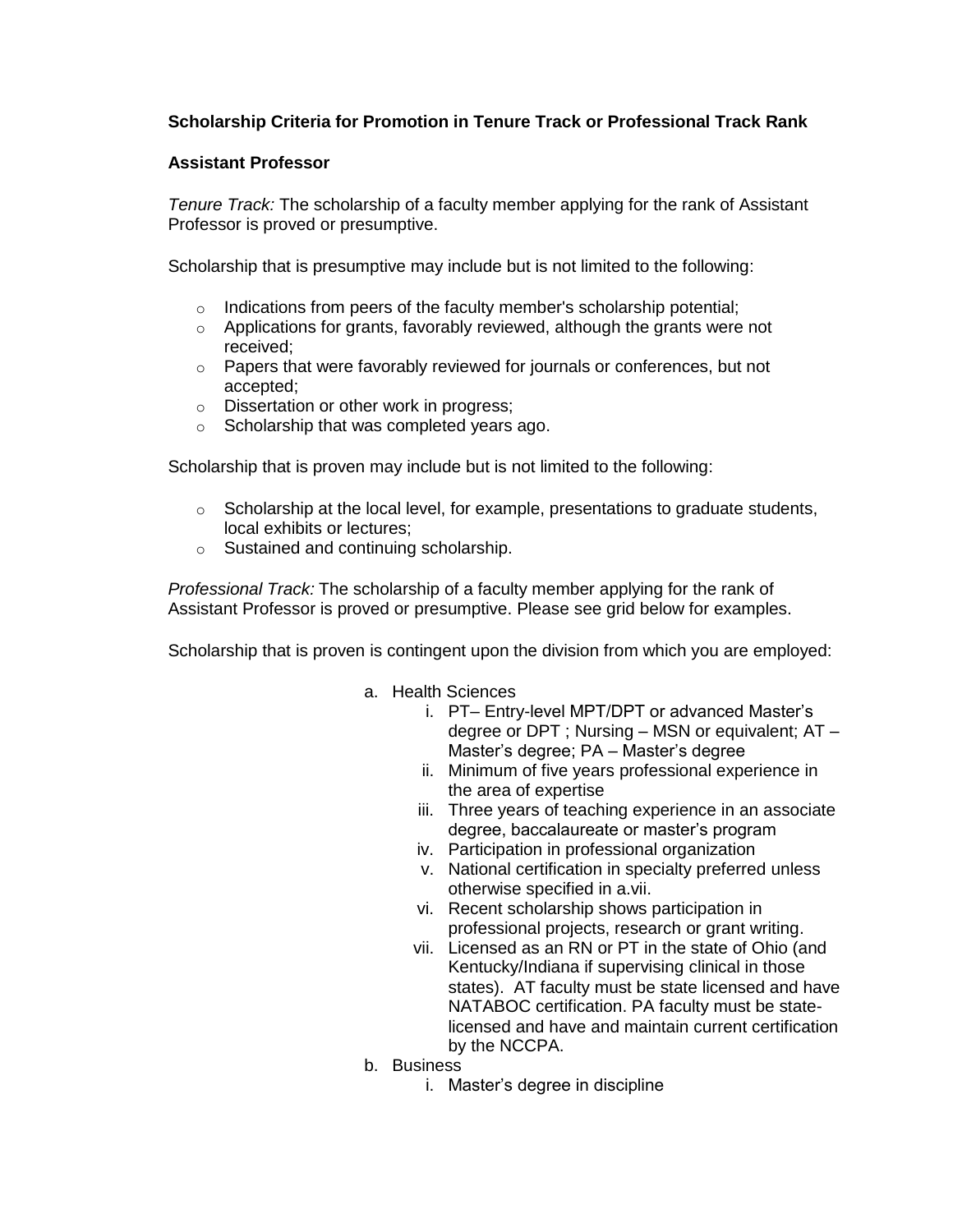- ii. Minimum of 8 years practitioner experience in the area of expertise
- iii. Membership in professional organization
- iv. Certification as appropriate to the discipline
- v. Three years of teaching experience in a professional associate degree, baccalaureate or master's program

## **Associate Professor**

*Tenure Track:* The scholarship of a faculty member applying for the rank of Associate Professor is continuing and developed. Successful candidates for Associate Professor typically have engaged in Category B activities on a fairly consistent basis in the years preceding their promotion. Their scholarship has been demonstrated on at least a regional level.

If a candidate has been an active scholar before employment at Mount St. Joseph University, that scholarly record will be considered by the committee to help establish the candidate's credentials as a capable scholar. In addition, the candidate must demonstrate that he/she can do quality, peer-reviewed scholarship in the context of their position at MSJ. Therefore, any candidate must establish a record of peer-reviewed scholarship during the tenure-track period at MSJ.

*Professional Track:* The scholarship of a faculty member applying for the rank of Associate Professor is continuing and developed. Please see grid below for examples.

- a. Health Sciences
	- i. PT– Entry-level MPT/DPT or advanced Master's degree or DPT ; Nursing – MSN or equivalent; AT – Master's degree; PA- Master's degree
	- ii. Minimum of ten years professional experience in the area of expertise
	- iii. Minimum of eight years of teaching experience in an associate degree, baccalaureate or master's program
	- iv. Maintains professional expertise
	- v. Leadership in professional, community or healthcare organizations
	- vi. National certification in specialty or discipline required at hire and maintained while in position
	- vii. Recent scholarship shows peer-reviewed publications or presentations.
	- viii. Licensed as an AT, RN or PT in the state of Ohio (and Kentucky/Indiana if supervising clinical in those states). PA faculty must be statelicensed.
- b. Business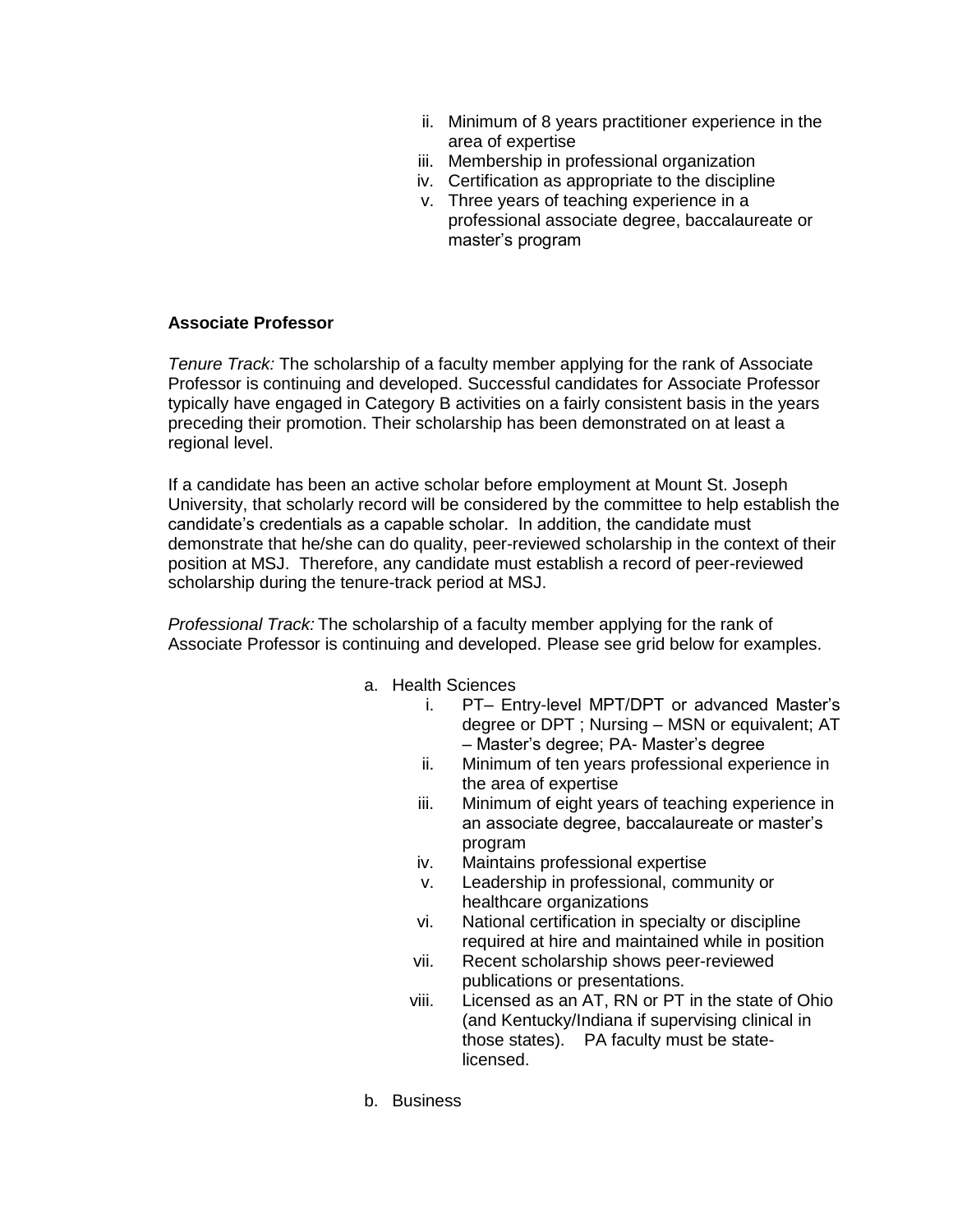- i. Master's degree in discipline
- ii. Minimum of 11 years practitioner experience in the area of expertise
- iii. Membership in professional organization
- iv. Certification as appropriate to the discipline
- v. Six years of teaching experience in a professional associate degree, baccalaureate or master's program
- vi. Peer reviewed publication or presentation

## **Professor**

*Tenure Track:* The scholarship of a faculty member applying for the rank of Professor is mature as well as continuing and developed. Mature scholarship is characterized by greater depth, breadth, or quality (or some combination) as compared with scholarship expected at the level of Associate Professor. Successful candidates for Professor typically have engaged in Category B activities on a fairly consistent basis in the years preceding their promotion. Their scholarship has been demonstrated on at least the national level.

*Professional Track:* Not Available

## **Examples of Scholarship Criteria for Promotion in Professional Track**

#### *Health Sciences*

| <b>INSTRUCTOR</b>                                                                                                                                                                                                              | <b>ASSISTANT PROFESSOR</b>                                                                                                                                                                                                                                                                                                                                                                                                                                     | <b>ASSOCIATE PROFESSOR</b>                                                                                                                                                                                                                                                                                                                                                                              |
|--------------------------------------------------------------------------------------------------------------------------------------------------------------------------------------------------------------------------------|----------------------------------------------------------------------------------------------------------------------------------------------------------------------------------------------------------------------------------------------------------------------------------------------------------------------------------------------------------------------------------------------------------------------------------------------------------------|---------------------------------------------------------------------------------------------------------------------------------------------------------------------------------------------------------------------------------------------------------------------------------------------------------------------------------------------------------------------------------------------------------|
| Master's degree<br>in discipline (or<br>equivalent)<br>Minimum of two<br>years clinical<br>experience in<br>the area of<br>expertise                                                                                           | Demonstrates scholarship through<br>$\blacksquare$<br>involvement in clinical or service<br>research, evidence-based projects<br>and/or grant-writing.<br>Maintains clinical expertise.<br>۰<br>Maintains certification in the clinical<br>specialty.                                                                                                                                                                                                          | Demonstrates continuing and recognized<br>scholarship in the years preceding promotion.<br>Contributes to the dissemination of knowledge<br>$\overline{\phantom{a}}$<br>through refereed publications, referred<br>presentations or the writing of grants.<br>Maintains clinical expertise.<br>$\overline{\phantom{a}}$<br>Maintains certification in the clinical specialty.                           |
| Membership in<br>professional<br>organization.<br><b>Maintains</b><br>certification in<br>the clinical<br>specialty<br>(documenting<br>the criteria<br>needed to<br>maintain<br>certification, and<br>the granting<br>agency). | <b>Examples of documentation:</b><br>Development, implementation, or<br>$\blacksquare$<br>evaluation of clinical protocols or<br>guidelines, teaching materials, staff<br>development material, patient care or<br>service procedure or policies.<br>Implementation of clinical protocols or<br>$\overline{\phantom{a}}$<br>quality improvement projects<br>Development of quality improvement<br>٠<br>projects<br>Assists in writing grants<br>$\blacksquare$ | <b>Examples of documentation:</b><br>Publication in refereed journals or-textbook<br>chapters,<br>Record of invited or refereed professional<br>$\blacksquare$<br>presentations.<br>Leadership as project director in clinical,<br>education, service or clinical research projects<br>with dissemination of results<br>Assists in writing grants (education, training,<br>research) that were received |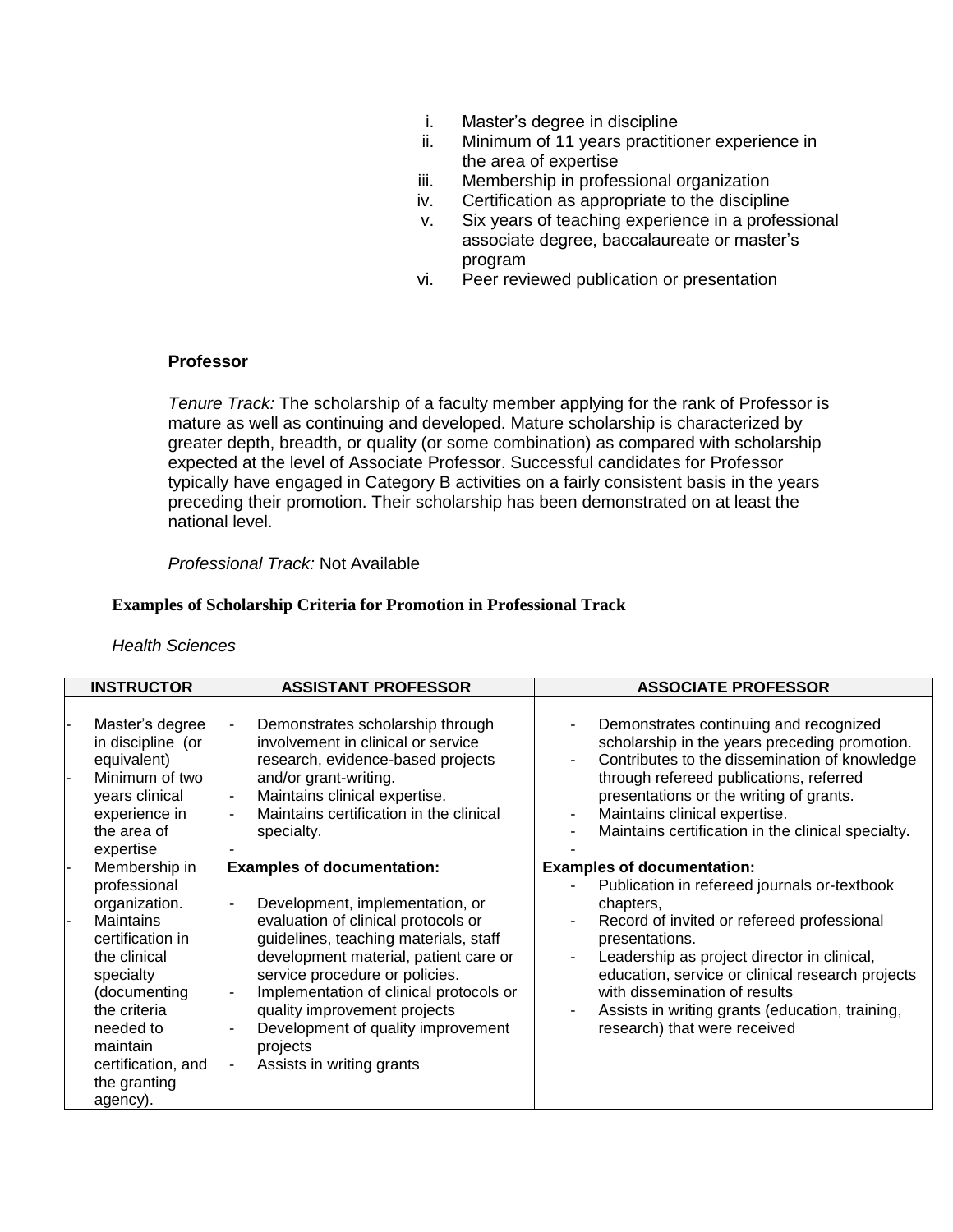#### *Business*

| <b>INSTRUCTOR</b>                                                                                                                                                                                                                                       | <b>ASSISTANT PROFESSOR</b>                                                                                                                                                                                                                                                                                                                                                                                                                                                                                    | <b>ASSOCIATE PROFESSOR</b>                                                                                                                                                                                                                                                                                                                                                                                                                                                                                                                                                                                                                                                    |
|---------------------------------------------------------------------------------------------------------------------------------------------------------------------------------------------------------------------------------------------------------|---------------------------------------------------------------------------------------------------------------------------------------------------------------------------------------------------------------------------------------------------------------------------------------------------------------------------------------------------------------------------------------------------------------------------------------------------------------------------------------------------------------|-------------------------------------------------------------------------------------------------------------------------------------------------------------------------------------------------------------------------------------------------------------------------------------------------------------------------------------------------------------------------------------------------------------------------------------------------------------------------------------------------------------------------------------------------------------------------------------------------------------------------------------------------------------------------------|
| Master's<br>degree in<br>discipline<br>Minimum of five<br>years<br>practitioner<br>experience in<br>the area of<br>expertise.<br>Membership in<br>professional<br>organization.<br>Certification as<br>appropriate to<br>the discipline<br>(e.g., CPA). | Meets scholarship for instructor plus:<br>Participates in professional<br>organization(s).<br>Increases business discipline<br>$\sim$<br>expertise through consulting or<br>other business activities.<br>AND AT LEAST ONE OF THE<br><b>FOLLOWING:</b><br>Makes refereed or non-refereed<br>presentation(s) to businesses,<br>community, trade, professional<br>or academic groups.<br>Publishes refereed or non-<br>refereed article (s) in trade<br>oriented publication(s) or<br>scholarly publication(s). | Meets scholarship requirements for assistant<br>professor plus:<br>Maintains expertise through a leadership role<br>in the activities of a professional organization<br>(e.g., committee leadership, active officer).<br>May be local, regional, or national.<br>Makes refereed or non-refereed<br>presentation(s) to businesses, community,<br>trade, professional, or scholarly groups on the<br>average of at least once a year. Presentation<br>as part of consulting may count toward this<br>requirement.<br>Publishes one refereed or non-refereed article<br>in professional, trade, or scholarly publication<br>on the average of at least one every three<br>years. |
|                                                                                                                                                                                                                                                         |                                                                                                                                                                                                                                                                                                                                                                                                                                                                                                               |                                                                                                                                                                                                                                                                                                                                                                                                                                                                                                                                                                                                                                                                               |

## **Definitions Active Membership in a Professional Organization**

"Active membership in a professional organization" includes being a member of a professional organization and participating in activities associated with the professional organization that advance the subject-matter of the discipline or field of endeavor rather than those that merely advance that organization.

The burden of proof that some particular activity associated with a professional organization is accepted in that discipline or field of endeavor as "scholarship" and not "service" or "academic citizenship" rests with the faculty member.

## **Community of Scholars (="Scholars" in the Field)**

A "community of scholars" consists of peers who are knowledgeable in a particular discipline or field of endeavor.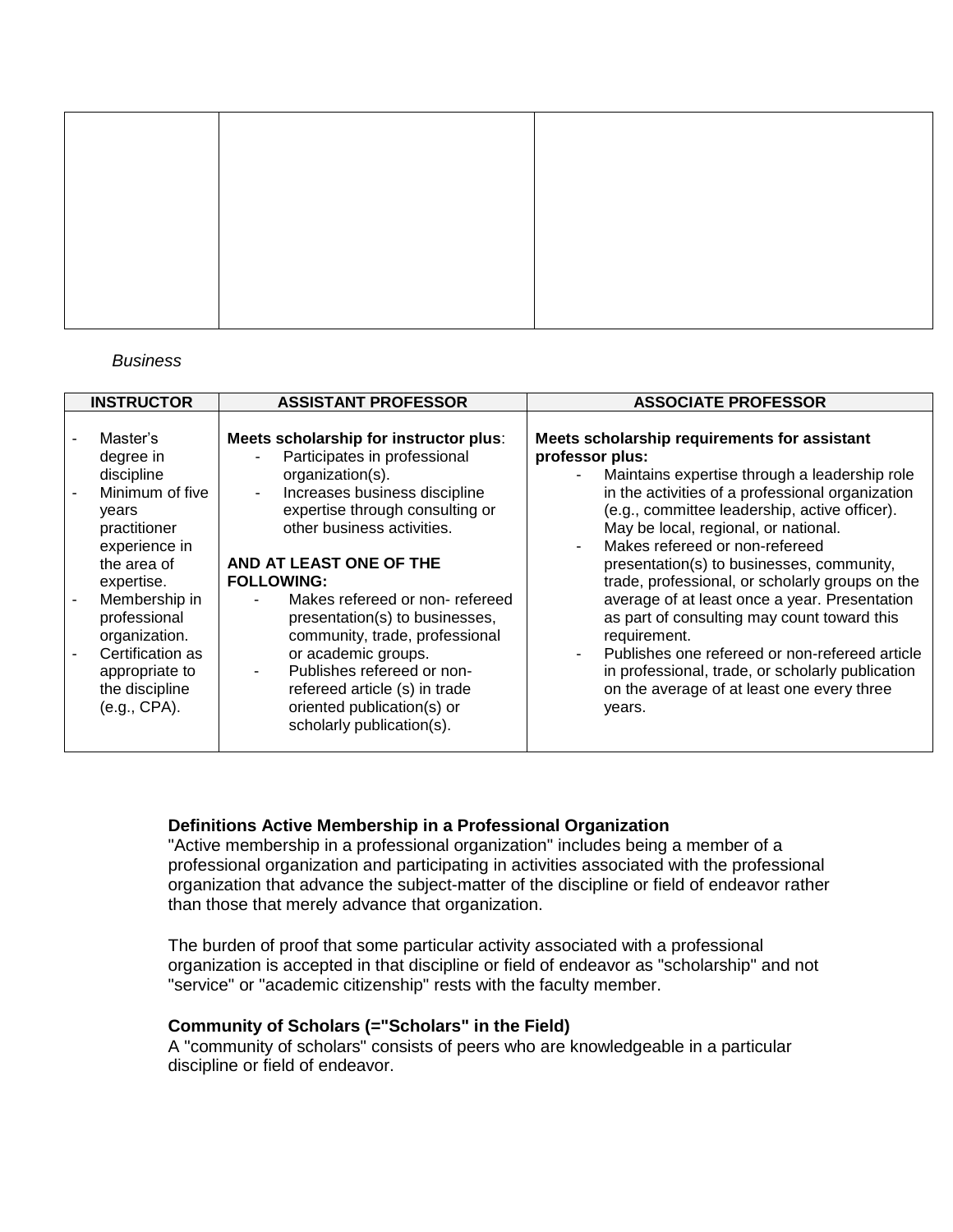"Community of scholars" should not be construed as being restricted to those in "Academia", per se. Also included might be people employed in industry, commerce, government, etc., depending on the discipline or field of endeavor. For example, in art, a "community of scholars" might include professional artists as well as "scholars" knowledgeable in that field. Likewise, a "community of scholars" in a musical field might include not only academic musicologists but also composers, performers, directors, and so on. Obviously, it is not possible to have the total "community of scholars" be involved in "peer-review" of a particular faculty member's work. However, just the head of an academic department or, even, all the people in a given discipline at this institution are not sufficient for "peer-review," although these people might well be part of the peerreview process.

# **Discipline (= Subject Matter Field in the "Employees Handbook")**

The "discipline" of a faculty member is one or both of the following:

- A. The discipline in which the most advanced degree of the faculty member was awarded;
- B. The discipline of the department in the University into which the faculty member was hired or the discipline to which the faculty member's contract refers. Ordinarily, if the person was hired to teach in the Biology Department, for instance, then biology, in the general sense, is that person's discipline. If the Education Department, then education. And so on.

# **Field of Endeavor**

A "field of endeavor" is one of the following:

- A. a discipline outside that of the faculty member as defined under "discipline" above; or
- B. one that is interdisciplinary or multidisciplinary in nature; or
- C. one that incorporates activities that are unrelated to a specific discipline, as defined under "discipline" above, yet are related to one's role as a faculty member.

# **Formal Program of Studies**

A "formal program of studies" is one leading toward an advanced degree in the faculty member's discipline at an accredited graduate school.

## **Maintaining Expertise in Practice**

The phrase "maintaining expertise in practice" refers to the fact that certain disciplines demand that the individual maintain expertise in the practice of that profession. Although the phrase "maintain expertise" may be used in such a context, the goal is the continued advancement of the skills and knowledge of the individual to the level of expertise currently accepted in that discipline.

# **Professional Conference**

A "professional conference" is one of the following:

D. A meeting of a professional society or other recognized professional organization in the faculty member's discipline or field of endeavor, or